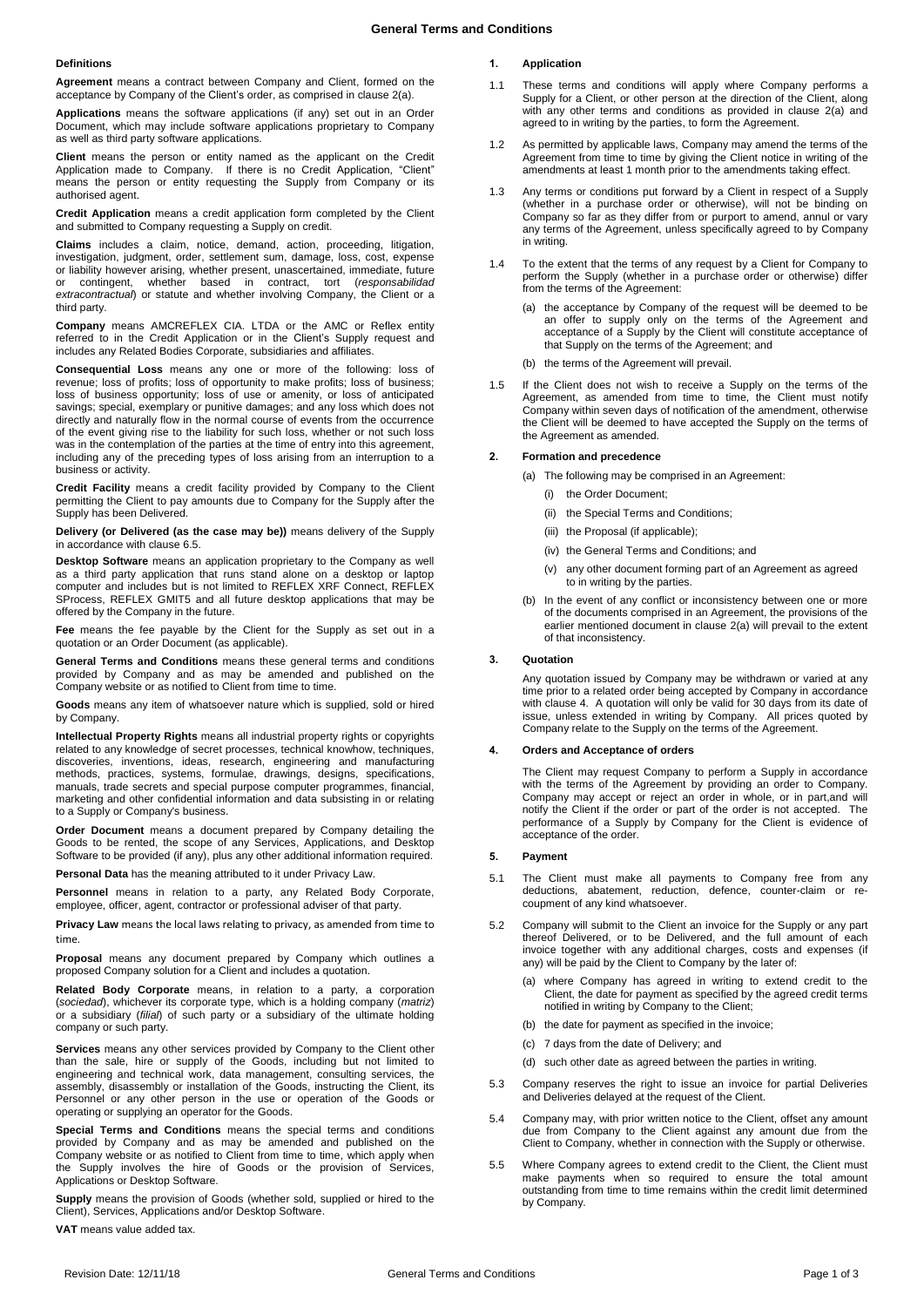5.6 Company may, with the prior written consent of the Client, increase the Fee every 12 months from the first of July and at such other times agreed between the parties.

## **6. Delivery**

- 6.1 The time within which Company may advise the Client that it will make Delivery of the Supply will be regarded as a best estimate, but will not be guaranteed and may be subject to extension to cover delays caused by or contributed to by weather, industrial action, manufacturers or suppliers, fire or any other cause beyond the control of Company. No responsibility, liability or Claim will be accepted by Company for the consequences of any such delay(s) beyond the Company's reasonable control.
- 6.2 If, as a result of causes beyond Company's reasonable control, Company determines that it will not be able to deliver all or part of the Supply within a reasonable timeframe, either party may terminate the relevant Agreement. Company agrees to indemnify the Client for the direct additional costs incurred as a result of such termination, and otherwise both parties release each other from any Claims in relation to the Agreement and in respect of the termination.
- 6.3 Delivery of the Supply may be effected as a whole, or in separate parts with prior agreement of the parties.
- 6.4 If the Client requests Company to delay Delivery of any or all of the Goods, Company may agree to store the Goods, with such storage to be at the Client's expense.
- <span id="page-1-0"></span>6.5 Where applicable, Company will deliver the Goods to the Client in accordance with the Agreement or, if not specified or otherwise agreed by Company in writing, by delivering the Goods ex works (as that term is defined in the Incoterms 2010) or such other location within Ecuador as nominated by Company acting reasonably (**Delivery Point**).
- 6.6 If the Delivery Point is Company's premises, the Client must remove the Goods from the Delivery Point within 14 days of the date of Delivery.

## **7. Inspection**

- 7.1 The Client must inspect the Supply as soon as practicable on Delivery.
- <span id="page-1-2"></span>7.2 Subject to clause [8,](#page-1-1) no Claim for shortages or damages or defective Supply may be made against Company unless written notice of such claim is received by Company within 3 days after Delivery. Upon such notice Company reserves the right to rectify any shortage or damages or defective Supply at its own expense and within reasonable time after notification by the Client.
- 7.3 Subject to clause [8,](#page-1-1) if the Client fails to notify Company in accordance with clause [7.2,](#page-1-2) the Client will be deemed to have accepted the Supply.

### <span id="page-1-1"></span>**8. Warranties and Exclusions**

- 8.1 Subject to any warranties which are implied by law and cannot otherwise be excluded, Company excludes all other warranties, guarantees, terms, conditions or liability in relation to the Supply.
- 8.2 To the extent that Company's liability cannot be excluded by law, Company's liability with respect to the Supply will be limited to any one or more of the following as determined by Company in its absolute discretion:
	- (a) the cost of replacing the Goods or resupplying the Services; or
	- (b) the cost of having the Goods repaired or Services resupplied.
- 8.3 The Client agrees that it has made its own enquiries as to the suitability of the Supply (or any part of the Supply) for the Client's intended use and the Client has not relied upon any statement, representation or information provided by or on behalf of Company in respect of the Supply (including the use of the Supply).
- 8.4 The Client agrees to take all reasonable steps to mitigate any loss or damage it suffers or incurs.

## <span id="page-1-6"></span>**9. Limitation of liability**

- <span id="page-1-4"></span>9.1 Subject to clause [9.2,](#page-1-3) Company's total potential liability arising out of or basjed to challed only company of their perchiter maximy arranged of the in connection with its performance of its obligations pursuant to the Agreement or in respect of the Supply, including without limitation any negligent acts or omissions, is limited as follows:
	- (a) Company shall have no liability to the Client for any Consequential Loss; and
	- (b) Company's total aggregate liability for any and all loss or damage, however arising, is capped at the VAT exclusive aggregate price paid by the Client to Company under the Agreement for the specific Supply that gave rise to the loss or damage in question or the amount of US\$45,000 whichever is less.
- <span id="page-1-3"></span>9.2 The limitations in clause [9.1](#page-1-4) do not apply to the extent that any loss or damage is directly attributable to fraud, gross negligence (*culpa grave*) or wilful misconduct (*fraude*) by Company.

### <span id="page-1-7"></span>**10. Release and Indemnity**

<span id="page-1-5"></span>10.1 The Client releases and discharges Company from all Claims and demands on Company and any loss or damage caused to the Client or any other person and indemnifies and holds Company harmless from

and against all liabilities, losses, damages, costs or expenses incurred or suffered by Company and from and against all Claims made against Company, arising in either case as a result of, or which has been contributed to by:

- (a) the Client's breach of any of its obligations under the Agreement:
- (b) the Client's failure to comply with any laws, rules, standards, or regulations applicable to the Agreement or the Supply;
- (c) the Client's failure to keep any Goods which are the property of Company safe and secure;
- (d) any use of the Goods contrary to any instructions or warnings given by Company or the manufacturer of the Goods;
- (e) any other negligence or any breach of duty by the Client;
- (f) any compliance or adherence by Company with any instruction by the Client; or
- (g) any reliance by Company on any representation by the Client.
- 10.2 The parties agree and acknowledge that, for the purposes of clause [10.1,](#page-1-5) a reference to the Client includes the Client's agents, employees, directors, representatives and contractors and any person or party who uses the Supply or claims an interest in the Goods as a result of a transaction with, or otherwise with the permission of, the Client.

## <span id="page-1-8"></span>**11. Default by the Client**

- 11.1 In the event the Client:
	- (a) breaches or is alleged to have breached the Agreement and fails to rectify such breach when requested by the Company;
	- (b) threatens or is likely to become subject to any insolvency, administration or bankruptcy;
	- (c) has made any false, inaccurate or misleading statements having a material effect in relation to the making of the Agreement or any related or collateral document; or
	- (d) in Company's opinion, acting reasonably, has a material adverse change in their financial condition;

Company may, without prejudice to any other rights:

- (e) refuse to perform a Supply except where payment in full has been received by Company prior to a Supply; and
- retain (where applicable) all moneys paid on account of any Supply.
- 11.2 If the Client defaults in paying any invoiced amount or any amount otherwise due and owing from the Client to Company, and fails to rectify such default within seven (7) days of a written request from the Company to do so:
	- (a) unless otherwise agreed in writing by Company, the Client must pay interest on the highest debt balance of each calendar month on monies owing by the Client to Company calculated daily from the date the amount became payable to the date of payment at a rate per annum which is the sum of 3% and the rate advised by the Company's bank as the rate charged by the Company's bank on overdrafts in excess of US \$100,000 or if such rate contravenes the maximum agreeable rate in accordance with local law (*interés maximo convencional*), interest shall be the latter; or interest costs awarded by the courts, whichever is the greater, and
	- (b) any unpaid amount together with interest and any other expenses becomes a debt due by the Client to Company and the Client must pay Company's reasonable costs of any enforcement action, including, but not limited to, any legal costs.

## <span id="page-1-9"></span>**12. Survival**

- (a) All obligations of the parties under an Agreement will survive the expiration or termination of the Agreement to the extent required for full observance and performance.
- The following clauses survive termination of the Agreement: clause [9](#page-1-6) (Limitation of Liability); clause [10](#page-1-7) (Release and Indemnity); clause [11](#page-1-8) (Default by the Client); clause 16 (Intellectual Property) and this claus[e 12.](#page-1-9)

## **13. Governing Law**

The Agreement will be governed and determined in accordance with the laws of the Ecuador. The parties submit to the exclusive jurisdiction of the courts located in Quito, Ecuador.

## **14. VAT**

Unless otherwise agreed by Company in writing, all amounts payable in relation to the Agreement are expressed to be exclusive of VAT. If VAT is payable on a taxable supply as applicable under local law then the amount payable by the Client for that taxable supply will be the amount expressed plus VAT.

## **15. Assignment**

Either party may assign any rights or obligations pursuant to the Agreement to any other party on giving the 30 days' prior written notice in writing.